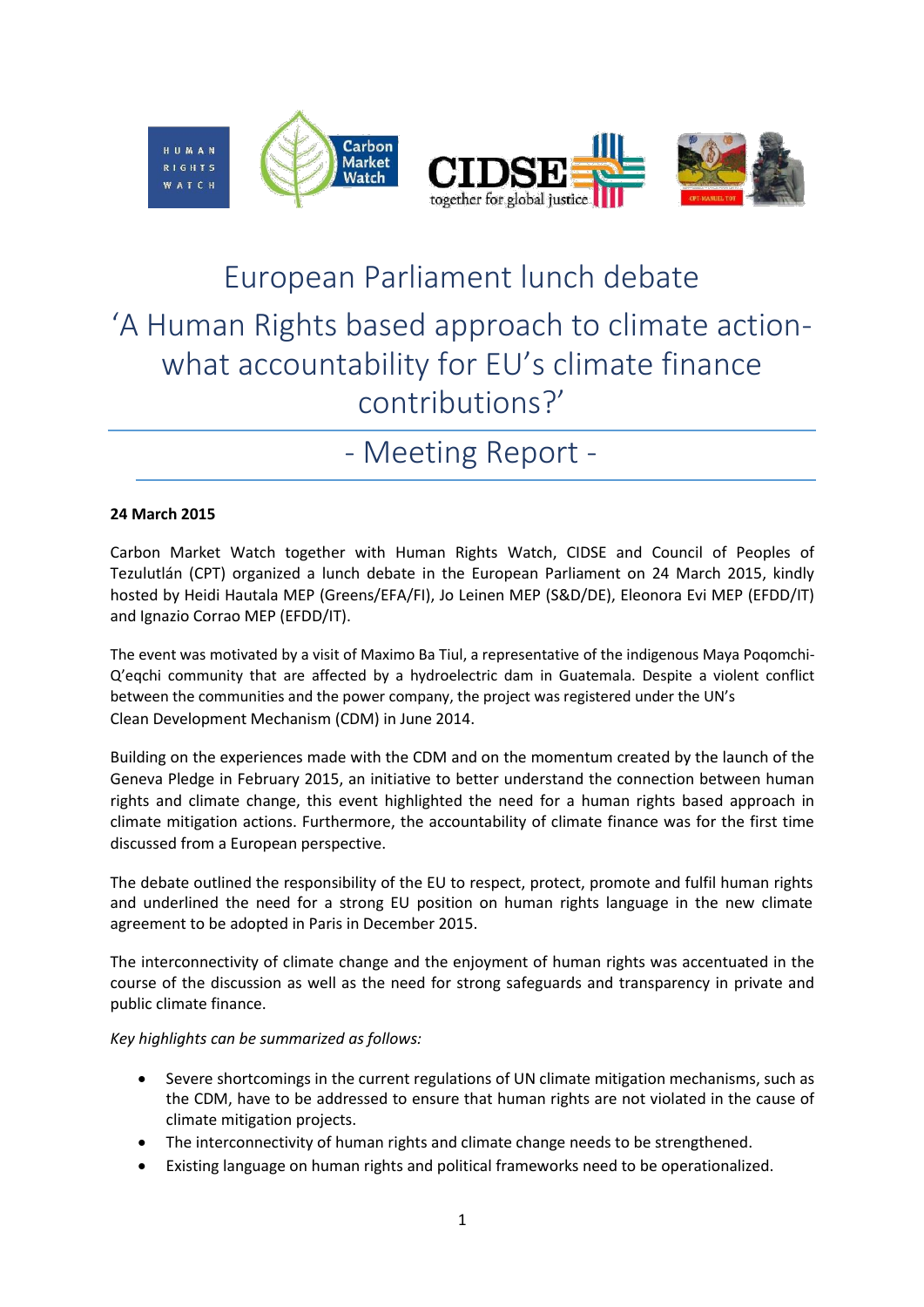- Strong human rights language is needed in the Paris agreement, reflecting a human rights based approach to climate action.
- Climate finance needs to be transparent and traceable and show a high level of environmental and social integrity.
- The EU plays a key role in bringing forward a robust language for human rights and needs to apply a rights based approach to its internal and external actions including climate change.
- EU Member States need to be urged to support the Geneva Pledge.

The full event can viewed via web stream. To enter the video, please clic[k here.](http://cdn.streamovations.be/events/150323_ep_human_rights-based-approach-climate-action.php)

For background reading, please see the following links:

- Fact Sheet Santa Rita: CDM Hydro Dam in Guatemala The need for safeguards in climate finance flows, available in [English](http://carbonmarketwatch.org/wp-content/uploads/2015/03/Fact-Sheet-FINAL-ENG1.pdf) and [Spanish](http://carbonmarketwatch.org/wp-content/uploads/2015/03/Fact-Sheet-FINAL-ESP.pdf)
- Local Realities of CDM Projects- A Compilation of [Case Studies](http://carbonmarketwatch.org/wp-content/uploads/2015/02/CDM-Cases-Studies.pdf)
- [Geneva Pledge](http://carbonmarketwatch.org/wp-content/uploads/2015/02/The-Geneva-Pledge-13FEB2015.pdf)
- [Open letter](file:///C:/Users/Eva/AppData/Local/Microsoft/Windows/Temporary%20Internet%20Files/Content.Outlook/615UYJXX/Open%20letter%20to%20Mr%20Stavros%20Lambrinidis%20â€“%20EU%20Special%20Representative%20for%20Human%20Rights) to Mr Stavros Lambrinidis- EU Special Representative for Human Rights

Below is a short summary of the presentations and discussions:

**Heidi Hautala**, **MEP** (Greens/EFA/FI), gave the *opening remarks* for this event. She underlined that it is evident from the Santa Rita hydro dam CDM project, that the UN mechanisms that aim at combatting climate change can cause severe violations of basic human rights. She thereby emphasized that human rights impacts occur when stakeholders and foremost indigenous people affected are not rightly consulted. She highlighted the responsibility of the international financial institutions in addressing these issues and stressed out that 2015 is a very important year to shape the future landscape of interrelation of climate change and human rights. All high level debates, such as the sustainable development goals, the action plan on finance for development and international climate conference can and should thereby be used to emphasize the urgent need to fully introduce the human rights dimension climate change. She further underlined that the EU should base its climate mitigation actions on a human rights based approach as the Santa Rita project, which is also financed by the German development bank (DEG) and the Dutch development bank (FMO), has shown a severe policy gap in protecting human rights. In a closing remark she outlined that the Santa Rita project should not stay registered under the CDM.

**Maximo Ba Tiul,** representing the **Council of Peoples of Tezulutlán**, shared *experiences with the UN's approved Santa Rita hydroelectric dam in Guatemala*. He thereby provided insights from the situation on the ground and outlined the severe impacts on the indigenous communities affected by this project. In this presentation he highlighted the following aspects:

- Severe shortcomings in the consultation process undermined the rights of indigenous peoples recognized in the Guatemalan Agreement on Identity and Rights of Indigenous Peoples.
- Constitutional rights concerning indigenous and tribal people obliges the government to respect their traditional values and to consult with them on decisions affecting their economic or social development. In case of Santa Rita, these obligations have not been complied with as the project has been adapted without consulting the communities.
- Community concerns have not been addressed by the company implementing the project.
- Constant criminalization and threats by the police and the military create an unbearable situation for the local communities.
- Some of the impacts of the project include: arrests of project opponents, eviction, repression, unlawful occupation of private property, humiliation and extra-judicial killings.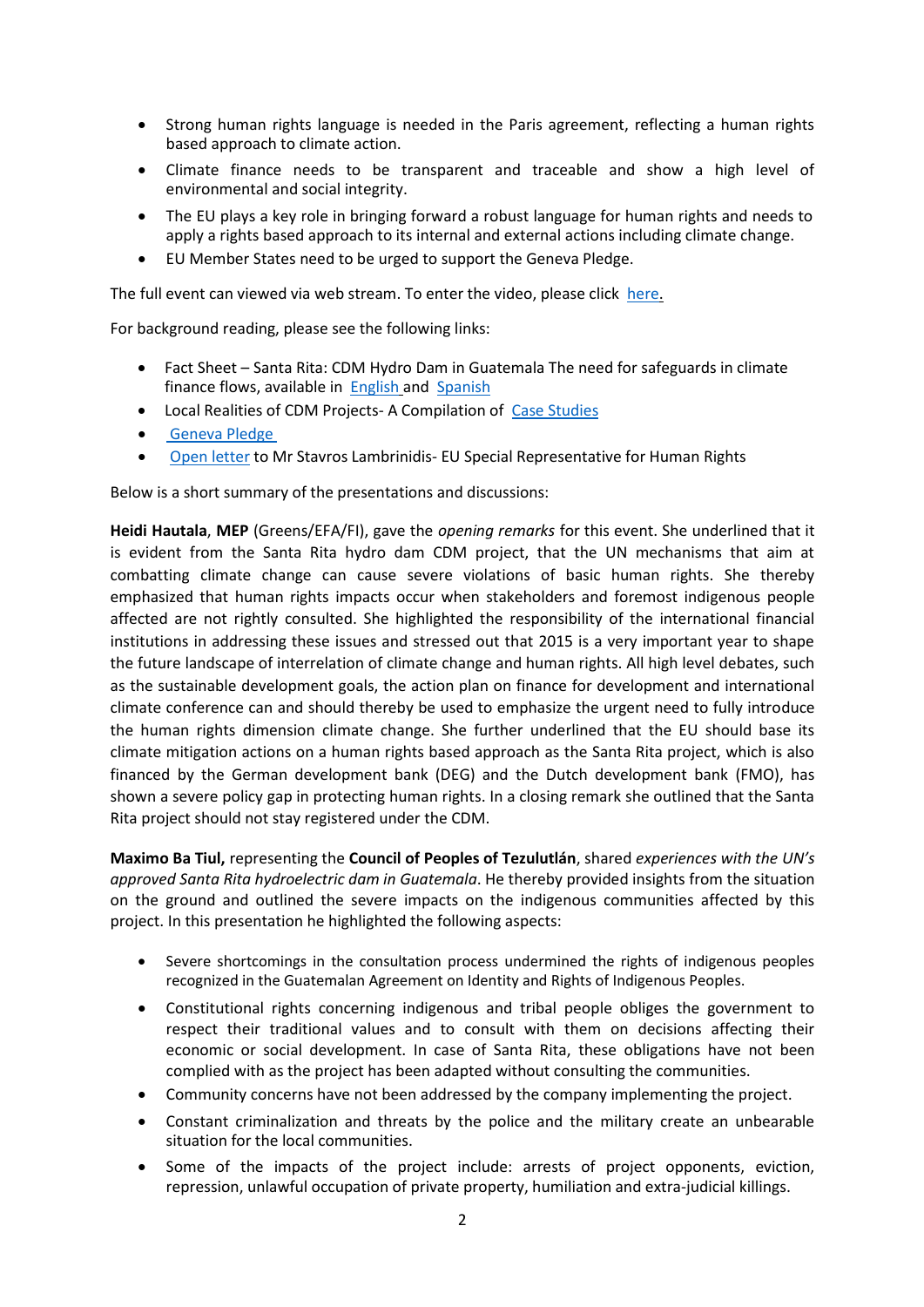- The Santa Rita project violated basic human rights that are essential to a democratic country.
- The Environmental Impact Assessment (EIA) conducted by the company does not reflect the situation on the ground including future problems and impacts on the environment and the local communities.
- There is an urgent need to create international awareness for the Santa Rita CDM project and to develop strong control mechanisms to make sure that political, social, civil, indigenous peoples rights and human rights are respected in climate mitigation actions.
- Existing human rights language and agreements need to be operationalized.

**Eva Filzmoser**, director of **Carbon Market Watch**, focused her presentation on the *opportunities for integrating a human rights based approach in a global climate treaty*. She underlined the need for a joint up approach for human rights and climate change by highlighting that in current climate change negotiations, the human rights aspect is not sufficiently integrated. She further outlined that lessons learnt from the CDM are important to frame future climate finance. Moreover, she stressed out the need to operationalize existing human rights language and political frameworks and emphasized the urgency for a strong EU position on a human rights based approach for all internal and external actions including climate change. In her presentation she highlighted the following aspects:

- The human rights dimension needs to be an important aspect in the climate change debate.
- Climate change is causing great harms in the EU and beyond, impacting the enjoyment of human rights.
- Also, climate change mitigation actions can have adverse impacts on human rights. This is most evident looking at experiences made with the CDM that underline that the Santa Rita project is not a single case, but that numerous CDM projects are causing severe harms to local communities.
- In 2010, parties to the UNFCCC for the first time recognized that human rights obligations apply in the context of human rights by stating that "parties should, in all climate related actions, fully respect human rights". However, so far there is not further guidance.
- The CDM provides important lessons learnt for future climate finance. Most notably, experiences with the CDM from a social integrity perspective can provide a sneak preview on how climate finance can look in the future. Currently, the accountability of governments involved in climate finance is not clearly defined.
- Missing safeguards and weak local stakeholder consultation requirements implemented under the CDM highlight the urgent need for a stronger social integrity perspective for climate finance and climate mitigation projects.
- An important momentum was created in February 2015 with the Geneva Pledge, an initiative to better understand the connection between human rights and climate change that is so far supported by 18 countries. More EU countries need to be mobilized to support the Geneva Pledge.
- It is essential that the EU does its outmost to support a strong human rights language in the Paris agreement and develops a robust position on a human rights based approach for all external actions including climate change.
- Existing language on human rights and political frameworks need to be operationalized and institutional safeguards systems that are applicable to all climate actions need to be developed.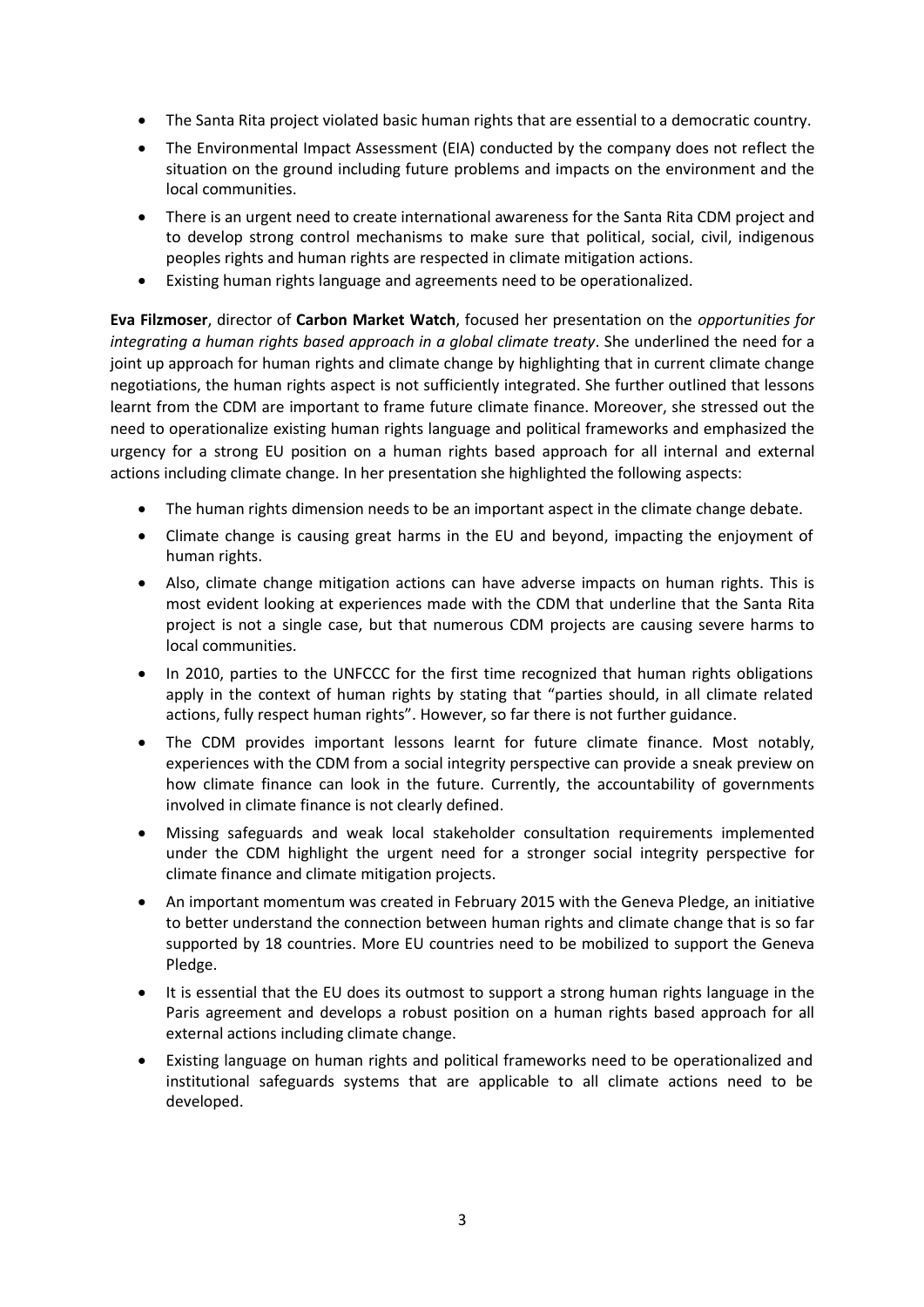**Meera Ghani**, policy and advocacy officer at **CIDSE**, highlighted in her presentation *the role of UN Guiding Principles on Business and Human Rights and climate change*. She underlined the historic responsibility of developed countries and the need to enable developing countries to stay on a low carbon pathway for their own development. She thereby emphasized the need for active investment in renewable energy and the necessity for transparency and accountability of climate finance. In her presentation she highlighted the following aspects:

- Access to resources, including carbon space, is not equally provided, which places human rights threats mostly to those living in developing countries.
- The right to development, as well as the rights to better standard of living and housing, right to food and access to energy are all influenced by climate change. All these aspects need to be embedded in the new climate treaty as well as in the sustainable development goals and the agreement on finance for development.
- Climate finance is crucial for the new climate treaty to be adopted in Paris.
- Climate finance needs to ensure that developing countries have the resources and ability to develop on low carbon path ways.
- Private finance needs have the same level of transparency and scrutiny as well as accountability and reporting requirements to the UNFCCC as public finance.
- It is crucial to include precautionary measures in climate finance, also enshrining a no harm principle.
- It is essential that finance flows are traceable and it needs to be transparent where resources are coming from and which projects are financed.

**Antonis Alexandridis**, from the Division of Human Rights, **European External Action Service (EEAS)**, provided an overview of the *EU Strategic Framework on Human Rights and Democracy and Action Plan*, introducing an EU perspective to the discussion. He outlined the importance to integrate human rights concerns into the development agenda and stressed out the actions taken by the EU to promote human rights in its internal and external policies. In this presentation he highlighted the following aspects:

- The respect and internal as well as external engagement to promote human rights is an important objective for the EU.
- The EU underlined the importance of human rights in its internal and external actions with the adoption of the EU Strategic Framework on Human Rights and Democracy as well as the Action Plan on human rights and democracy. Moreover, the EU Special Representative for Human Rights further increases the visibility of the EU on human rights.
- For the EU, the integration of human rights into the development agenda and global issues that also cover climate change is of outmost significance.
- For the development of the new action plan on human rights that will cover 5 years up to 2019, the best elements of the first action plan are taken and lessons learnt adjusted.
- Key areas identified for the development of the new action plan:
	- Horizontal capacity building
	- Cover of business and human rights including economic, social and cultural rights, indigenous peoples and land rights as well as corporate social responsibility
	- **Coherence of external and internal rights based approach**
	- **EXECONNET CONNECTION OF THE CONNECT ASSESS**